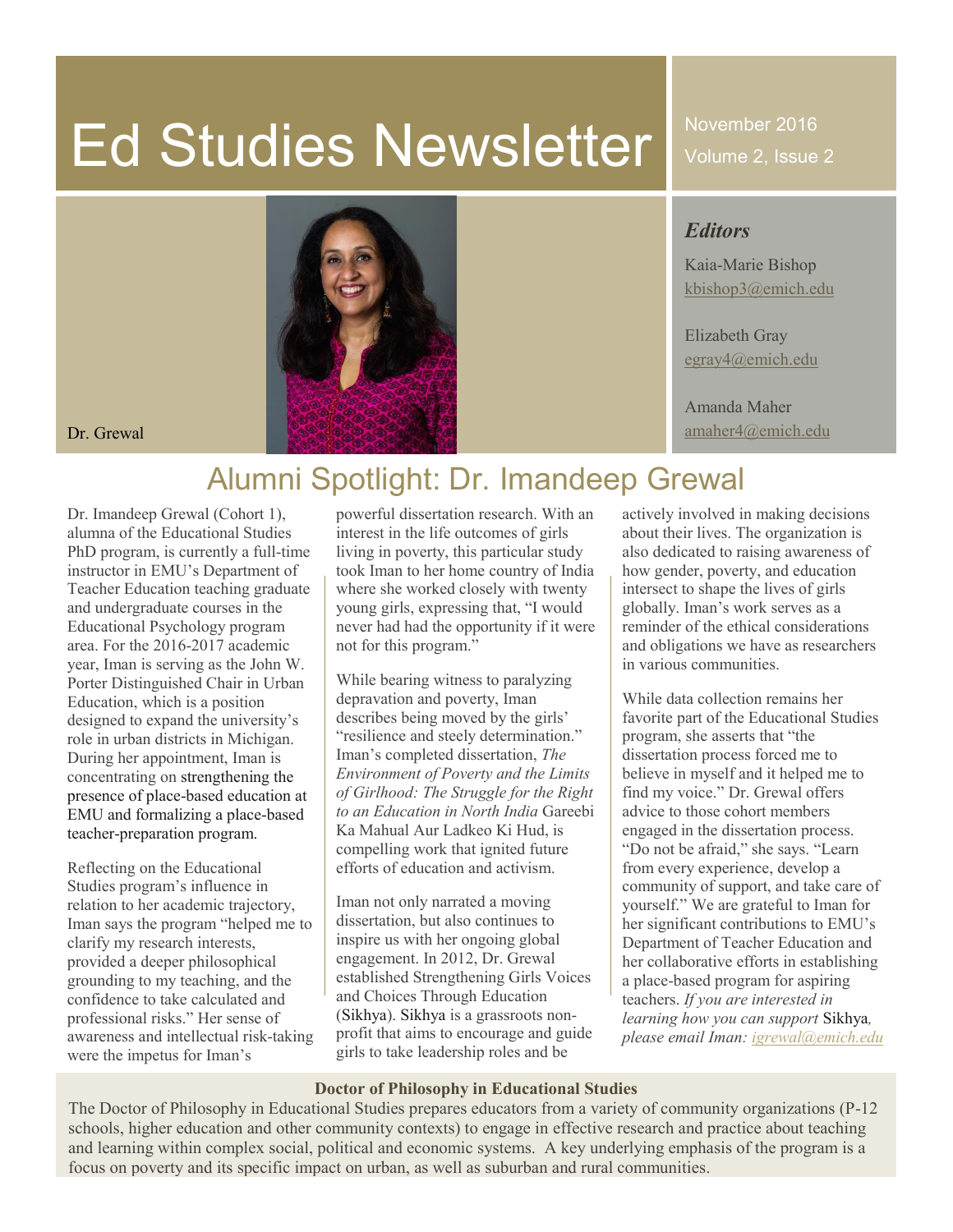#### **Ed Studies Newsletter**

### **Writing Center for Graduate Studies**

The Writing Center for Graduate Studies (WCGS) offers writing support is for graduate students in the College of Education, focusing on students' concerns with their writing. WCGS offers both face-toface and online support. For more information, or to make an appointment, email Cindy Guillean at [cguillean@emich.edu.](mailto:cguillean@emich.edu) Information about all University Writing Center locations is available at [www.emich.edu/uwc.](http://www.emich.edu/uwc)

### **Mark Your Calendars**

**EMU Commencement** December 17, 2016 Ypsilanti, MI

**University Closed** Dec. 23, 2016 - Jan. 2, 2017

**[EcoJustice and Activism](ecojusticeconference.weebly.com)** [Conference CFP](ecojusticeconference.weebly.com/call-for-proposals.html) Due Jan. 15

**Graduate Research Conference** March 24, 2017 Ypsilanti, MI

### **Kudos and Congrats!**

The following have successfully defended their doctoral dissertations:

- Audrey Bernard (Cohort 4)
- Marguerite DeBello (Cohort 2)
- DeAnna Gapp (Cohort 4)
- x Katja Robinson (Cohort 4)
- Dawn Stewart (Cohort 2)

The following will graduate in December:

- $\bullet$  Jennifer Banks (Cohort 2)
- x Kristen Barnes (Cohort 3)
- Audrey Bernard (Cohort 4)
- $\bullet$  Marva Brooks (Cohort 3)
- Cristal Nichols (Cohort 3)
- x Katja Robinson (Cohort 4)
- Dawn Stewart (Cohort 2)



### Research Feature: Nigora Erkaeva

Native of Tajikistan, Nigora Erkaeva (Cohort 4), is one of several students bringing an international perspective that contributes to the inclusive nature of the Educational Studies Program. She is currently a PhD candidate, who first enrolled at EMU as a Fulbright Scholar earning a master's degree in Social Foundations of Education. Nigora is in the process of completing her dissertation research into the historical dominant discourse involved in the Soviet government's introduction of compulsory education in the early 20th Century in Central Asia. "I use an EcoJustice framework with postcolonial theory to analyze the Soviet Union's support of industrialization at any cost," she explains, with the purpose of demonstrating "how the imposed mechanistic way of life undermined local cultures that lived in accord with nature, followed sustainable practices, and included more-thanhuman world." Nigora is using archival research and critical discourse analysis as her method of inquiry. Over the summer, she traveled to California and spent several days at Stanford University's Hoover Institution Archives, where Nigora was able to submerse herself into her work as this particular collection boasts strong holdings on Russia and the Soviet Union and political and ideological movements.

Nigora Erkaeva and son Finley

> While reflecting about the EDST program and its attributes, Nigora believes the urban education focus helped her to situate her interests and questions in the context of bigger ecological, social, economic, and political situations. "Courses and discussions throughout my program expanded my understanding about the complexity of research and its importance in the field of ecological and social studies," she explains. "I think the program is strong because of dedicated, ethical, and supportive teachers and students." She also expresses gratitude to our community of scholars "where I was able to nourish my own growth professionally and personally."

In addition to being a passionate researcher, Nigora holds a deep commitment that education should be used to recognize and respect local societies and the environment. During her coursework, she held a graduate assistantship with the Southwest Michigan Stewardship Coalition (SEMIS) where she successfully cultivated educational partnerships. Nigora is also in the process of coauthoring two publications with members of faculty focusing on ethics and education, as well as phases of community partnerships. We appreciate Nigora's contributions to our program and to the larger conversations concerning EcoJustice framework and look forward to her defense in the coming months.